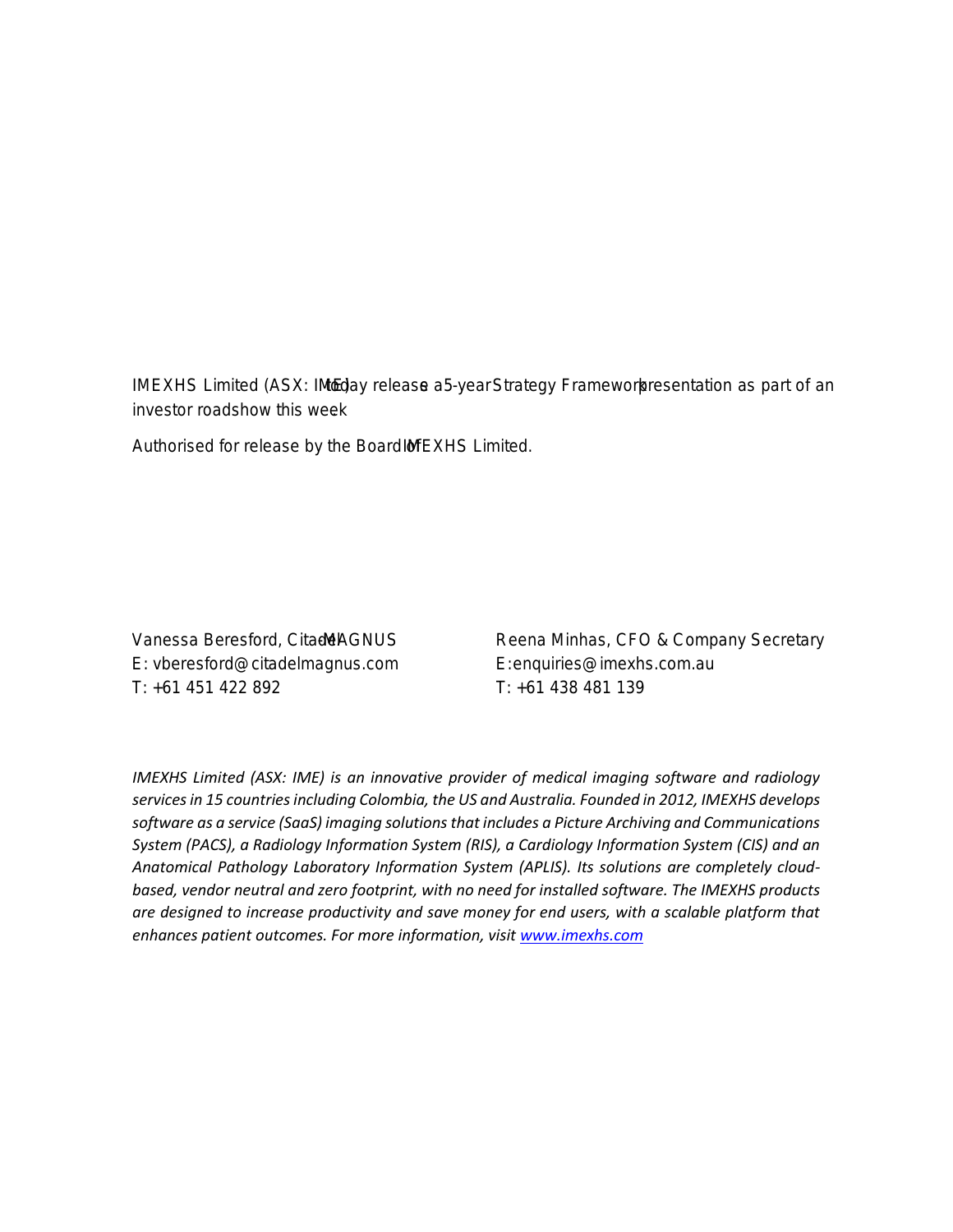# **imexHS 5-year Strategy Plan**

Investor presentation – March 2022

"Confidential and Proprietary. Copyright by IMEXHS. All Rights Reserved."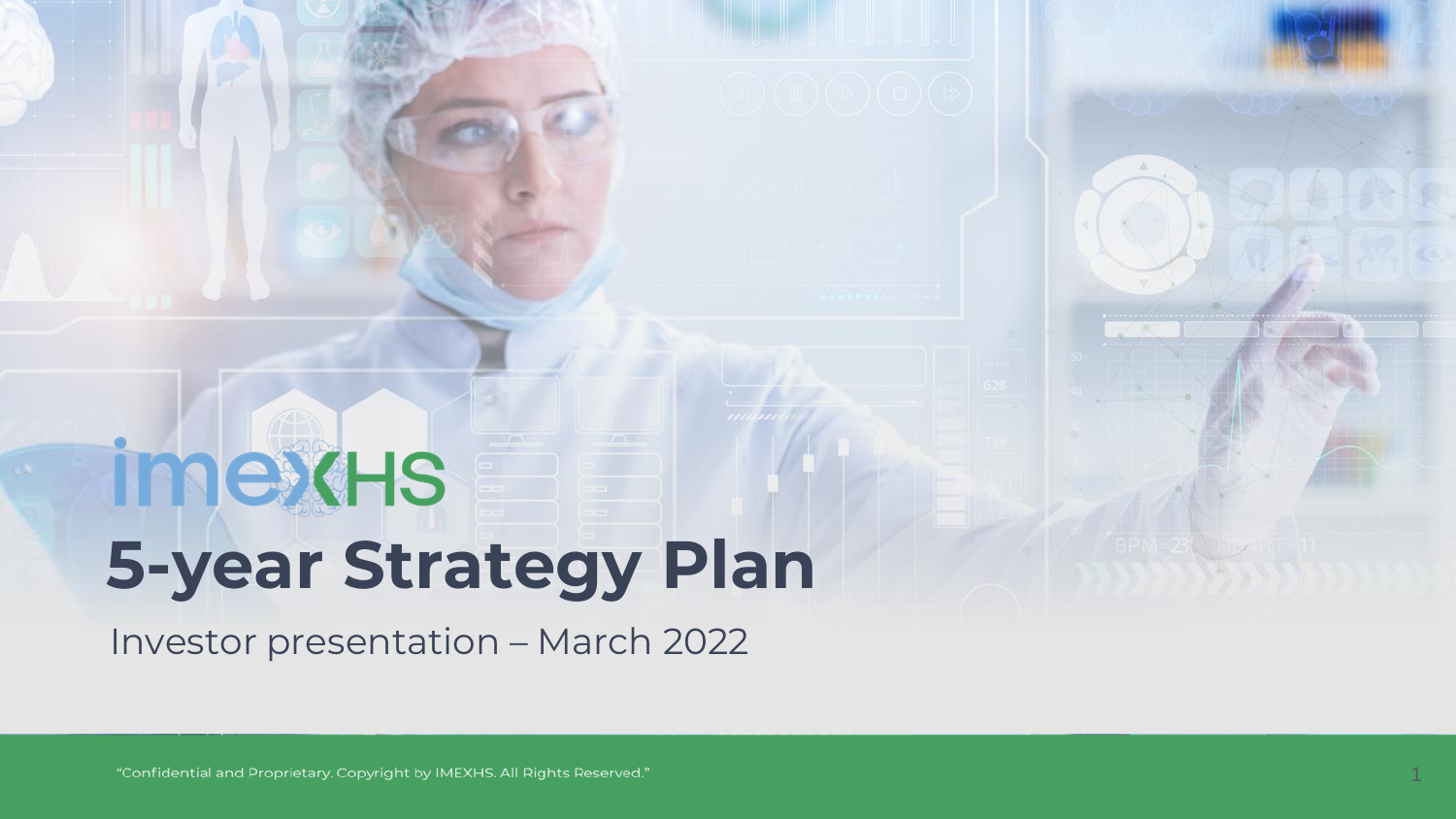## **Agenda**



- 1. 5-year Strategy Framework
- 2. 2022-23 | Seeding (Scale-Up) phase
- 3. 2024-25 | Growth Initiatives
- 4. 2025+ | Harvesting
- 5. FY21 Highlights
- 6. Outlook 2022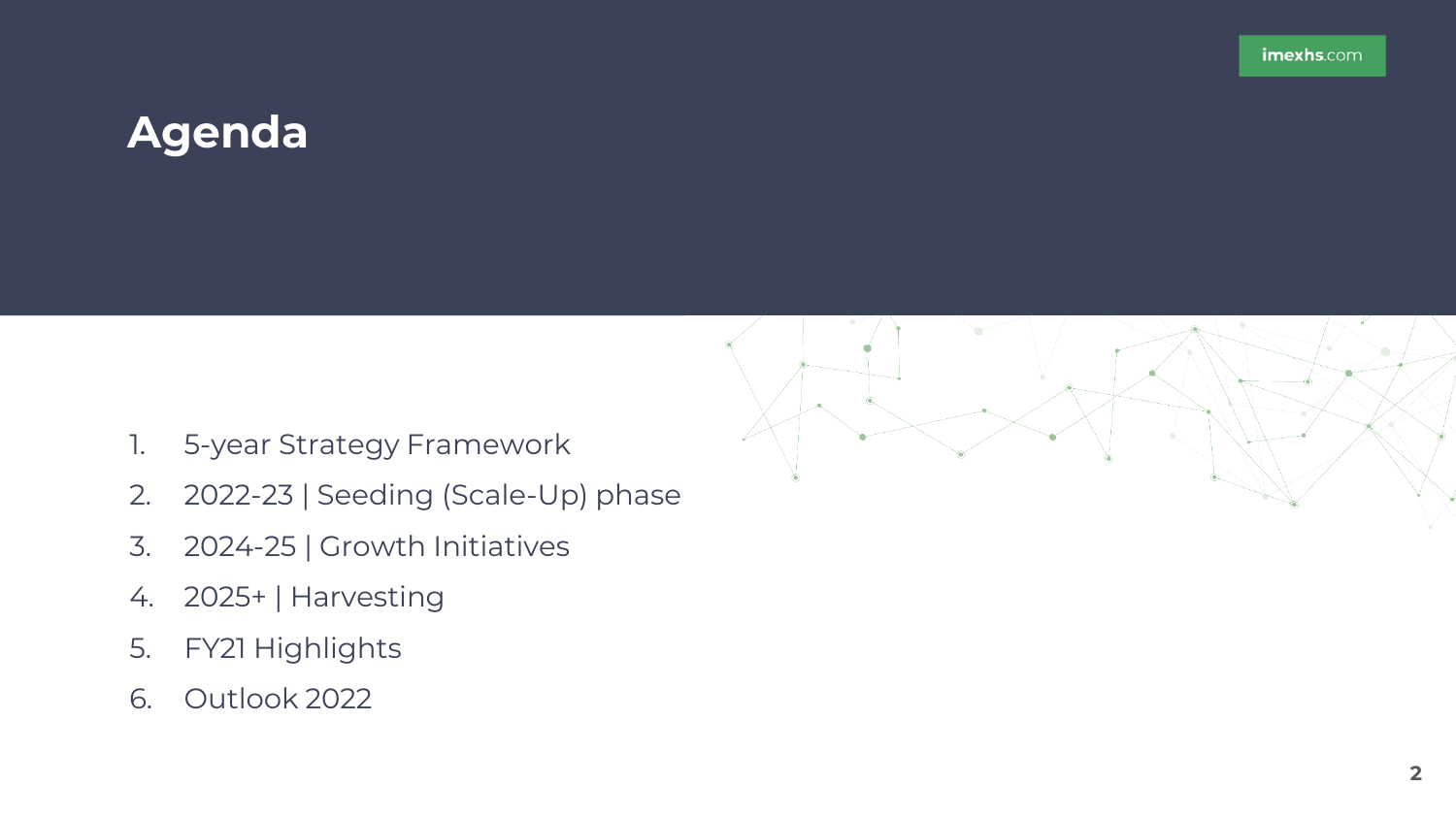## 2025+ Endgame

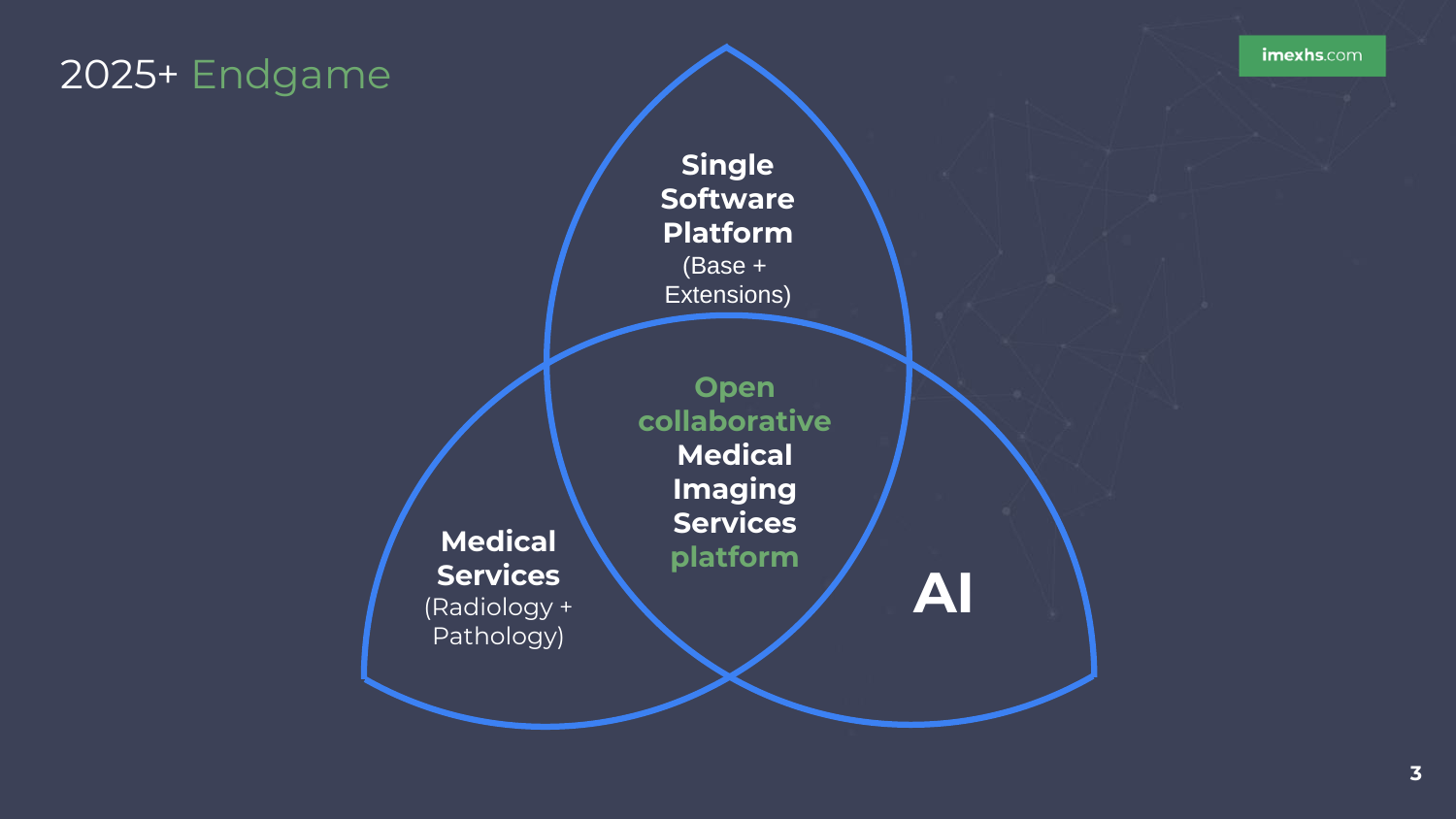## **5-year Strategy Framework**

#### 2025+ **Harvesting**

**10%** Resource Allocation

#### **20%** Resource Allocation 2024 | 2025 **Growing** (Product Offering)

2022 | 2023 **Seeding**  (Scale-Up)

**70%** Resource Allocation

#### **IMEXHS Cloud**

- Single Unified Medical Imaging Software Platform
- SaaS/PaaS architecture
- Other ologies **Digital pathology**

#### **AI**

- Dedicated team
- Data Lake
- Integrated engine
- Algorithms development

#### **Growth Strategy for three business segments**

- 1. IMEXHS Cloud SME
- 2. IMEXHS Cloud Enterprise
- 3. Radiology Services

#### **Based on four areas: powered by AI Based on four areas: powered by AI**

- 1. Product **Unified Medical Imaging Platform**
- 2. Sales **Dynamic Proactive Sales Team**
- 3. Customer segmentation
- 4. Geographic expansion

#### **Radiology Services**

**Single Software Platform**

(Base + Extensions)

• International outsourcing & teleradiology services

**Medical Services** (Radiology + Pathology)

#### **Medical Imaging Services Platform**

**AI**

#### Partner of choice for:

- Medical Imaging Apps
- Powered by AI
- Healthcare Services (Radiology, Pathology & others)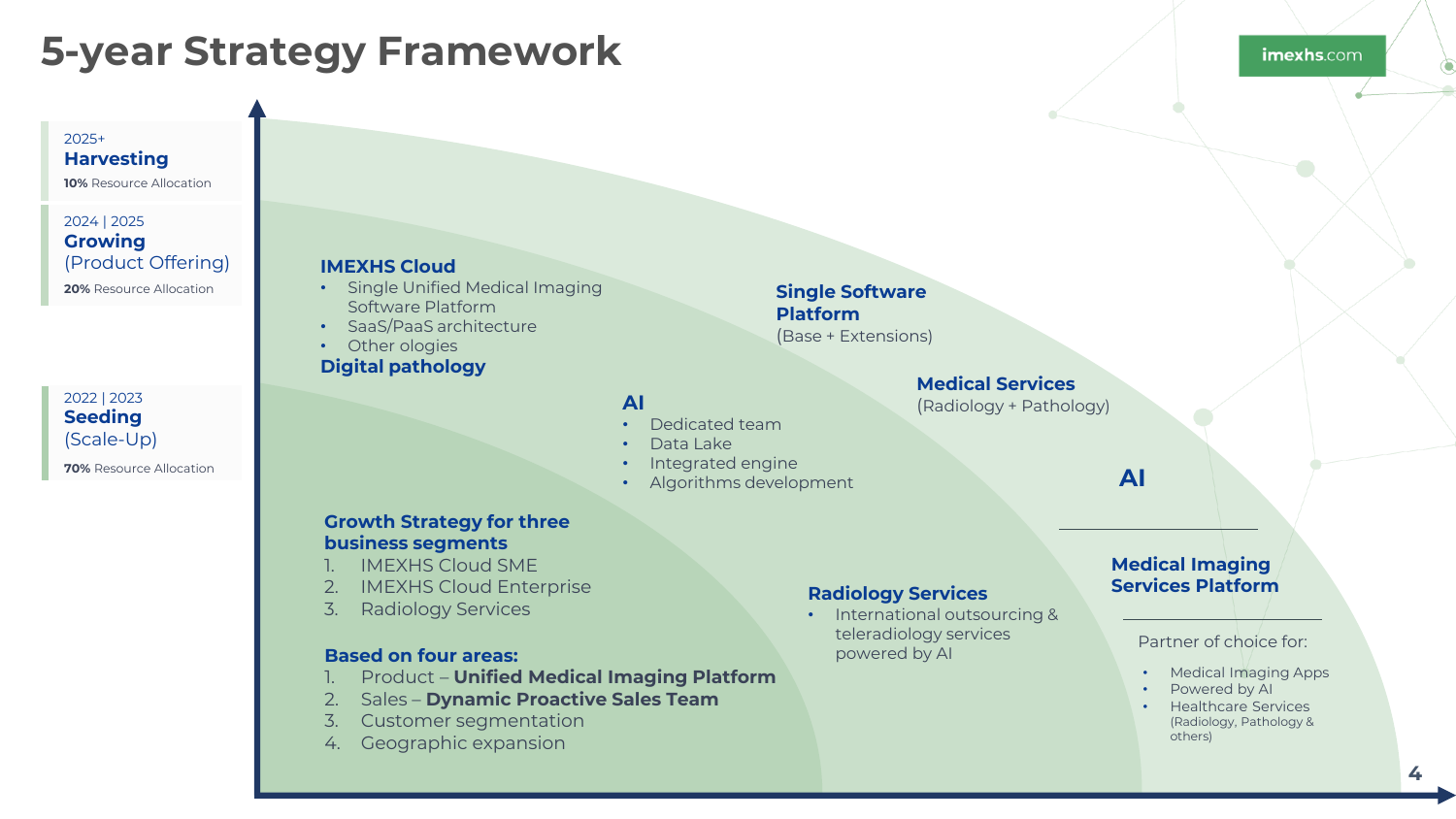## 2022 | 2023 **Seeding** (Scale-up)

**Imexhs Cloud SME**  Growth Strategy

**imex**HS **CLOUD** 

#### **Order Generation**

– Geographical Expansion (Neusoft partnership)

– IMEXHS Partner Program

- SaaS Sales Method (SDRs, MQL/SQL, CRM)
- **Order Fulfillment / After Sales**
- Automatize onboarding
- Customer Success
- Account Management (Grow)

#### **Business Management**

- KPI Framework
- P&L
- Scale-Up Approach

#### **Country Priorities**

- 1. USA 2. Mexico
- 
- 3. LATAM / Brazil
- 4. EMEA / APAC

**Imexhs Cloud Enterprise**  Growth Strategy

**imexHS CLOUD** 

#### **Product Portfolio**

- Radiology and other ologies
- Digital Pathology (MPV)
- AI, AV, Add-ons
- Network digital Transformation

#### **Business Priorities**

- Dedicated proactive sales
- Upselling / Cross selling
- New Customers
- Reference/Beta Sites

#### **Customer Segments**

- Large Private Hospitals
	- Private Networks
- Public Sector

#### **Country Priorities**

- 1. Colombia
- 2. Mexico
- 3. USA

#### **Radiology Services**  Growth Strategy

 $\sqrt{\mathsf{RIMAB}}$ 

#### **Product Portfolio**

- Outsourcing
- Teleradiology
- Second Opinion

#### **Business Priorities**

- Working capital initiatives
- Increase margins
- Increase quality and specialisation of services

#### **Customer Segments**

- Public Sector
- Private Networks
- Large Private Hospitals

#### **Country Priorities**

- 1. Colombia
- 2. LATAM 3. Spain
-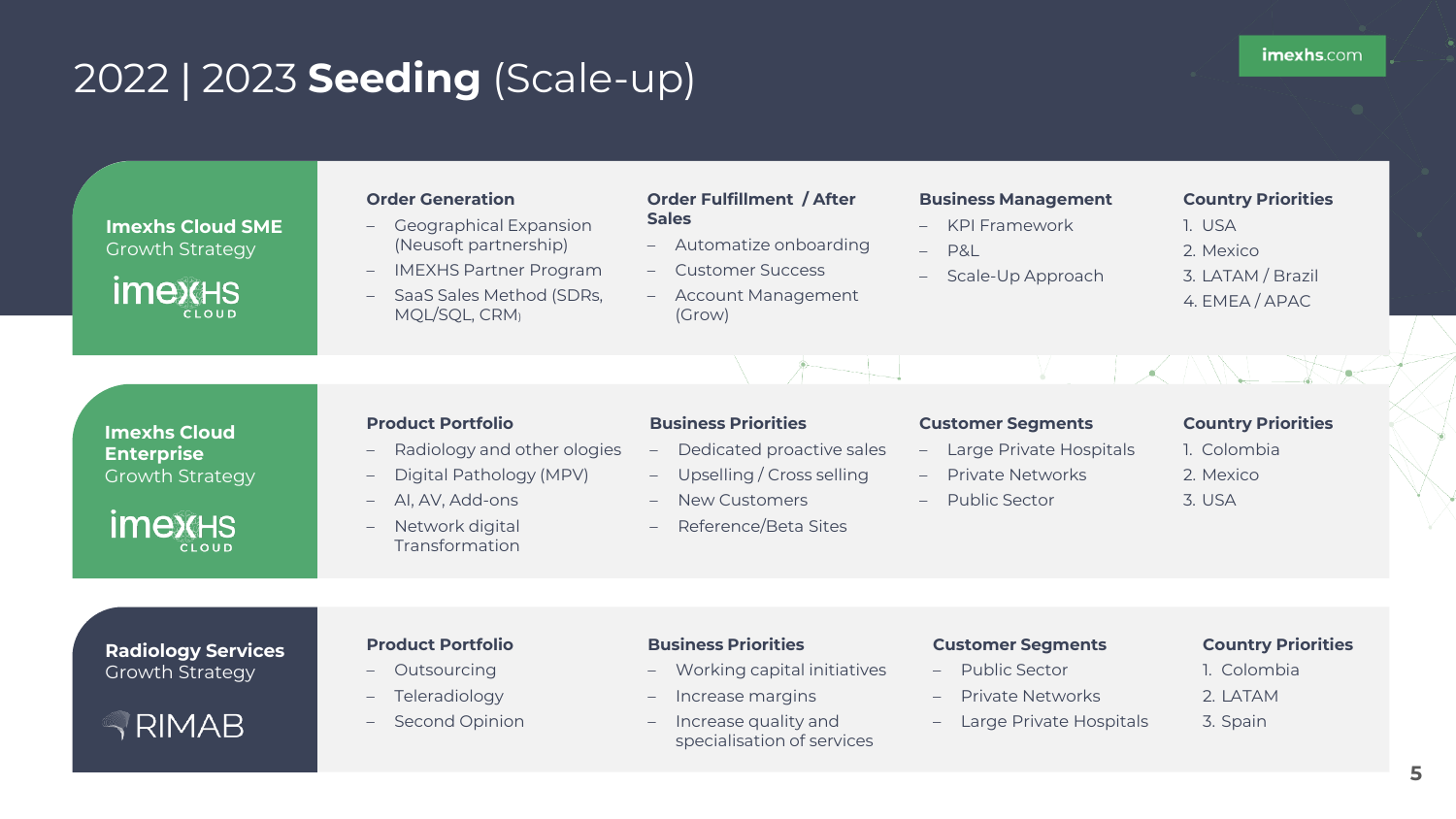## 2024 | 2025 Growing Product Portfolio

## **Single Unified Medical Imaging Platform**



### **Single Software Platform**

- **NextGen** core platform (PACS/VNA, Viewer, SSO, DB)
- New **Task-based** Workflow Engine (like an RIS but multi-department)
- Single Platform (**Multi-tenant**)
- **Cloud** Architecture (using cognitive services from public clouding providers)
- **MSA** (Micro Services Architecture). Modules integrated via APIs

### **SaaS / PaaS Architecture**

- Implement **DevOps** strategy to automate the deployment of new solutions
- **Security** certified (HIPAA, GDPR, etc.)
- Onboarding **Automation**
- **Localization** per Country/Region/Language

### **Digital Pathology**

- NexGen case management platform (a.k.a. Alula)
- Integration with multiple **WSI Scanners** Vendors
- **PACS/VNA + Viewer** integrated with the case management platform
- **AI** integration in the Pathology platform (third party algorithms)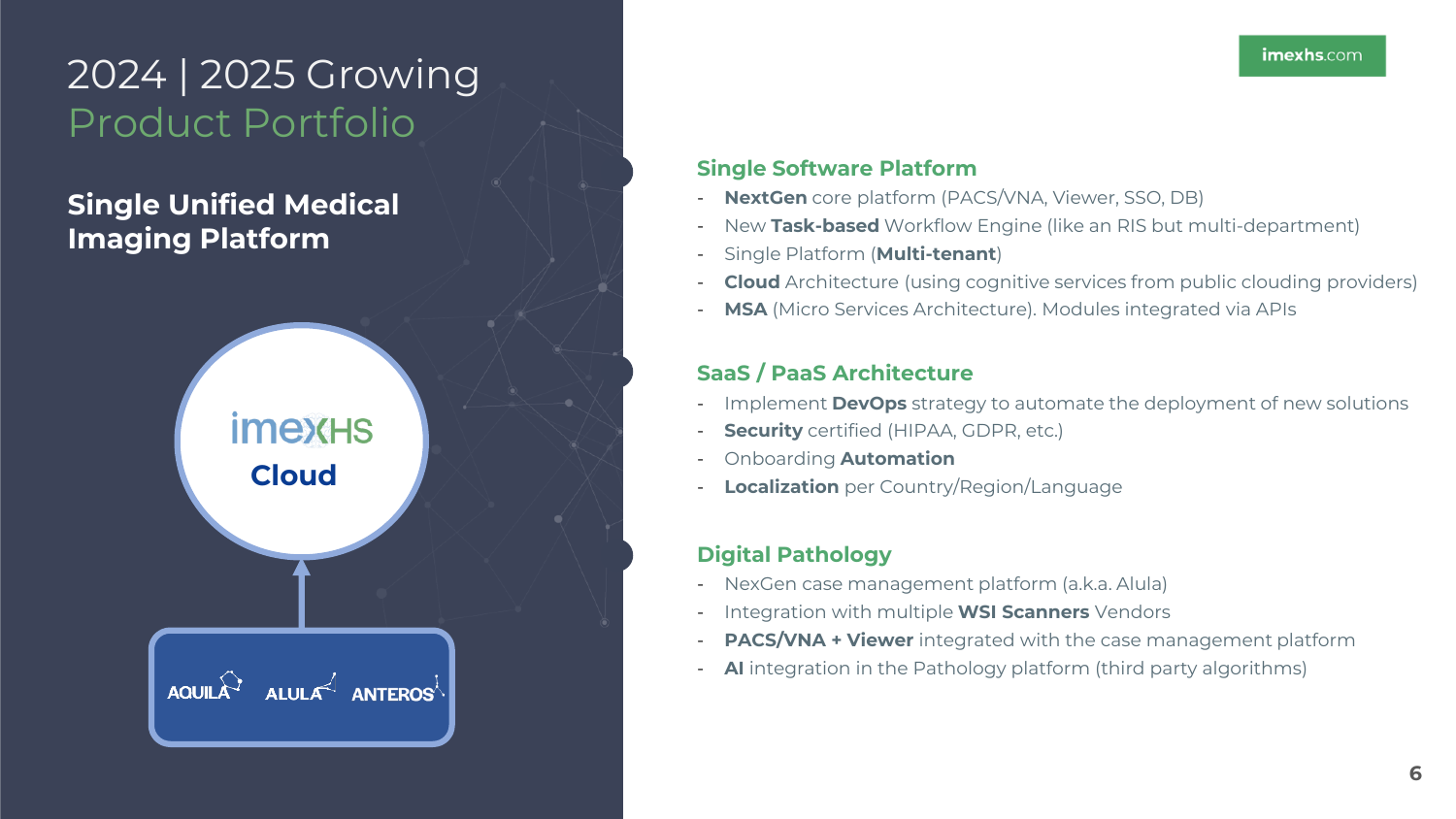## 2024 | 2025 Growing  $\Delta$

**Technology to drive medical efficiency and patient outcomes**

> **Own developed algorithms** (Thorax, Covid, Lung) **Third party algorithms** (Neuro, Breast)

### **Dedicated AI TEAM**

Focused on Business Development

- Team accountable for the end-to-end business development
- "Start-up within a corporate" approach
- Small, dedicated, highly motivated, innovative people onboard

### **Radiology Images Data Lake**

Structured data - query, de-identify, store, perform QA, structure and label (annotate) medical images.

- Written consent is needed from the customers
- New storage unit (PACS), created in the Cloud
- DICOM single repository to label the images
- Commercial plan to monetize the Image Data Sets
- Align the Data Sets creation with the internal AI algorithm creation strategy

### **AI Integration Engine**

- Integration engine for the IMEXHS users to buy (marketplace), integrate (API), launch and view the results of AI algorithms when using the platform (RIS, Viewer, etc.)
- Curate current and new AI Algorithms to offer a comprehensive solution to our customers

### **AI Algorithms Development**

- AI algorithms development roadmap for the next 3 years
- Select the best ML/DL technology to create / train new AI algorithms
- Improve the outcome (visualization of results), specificity and Sensitivity of the currently develop AI algorithms
- Monetization model for the AI portfolio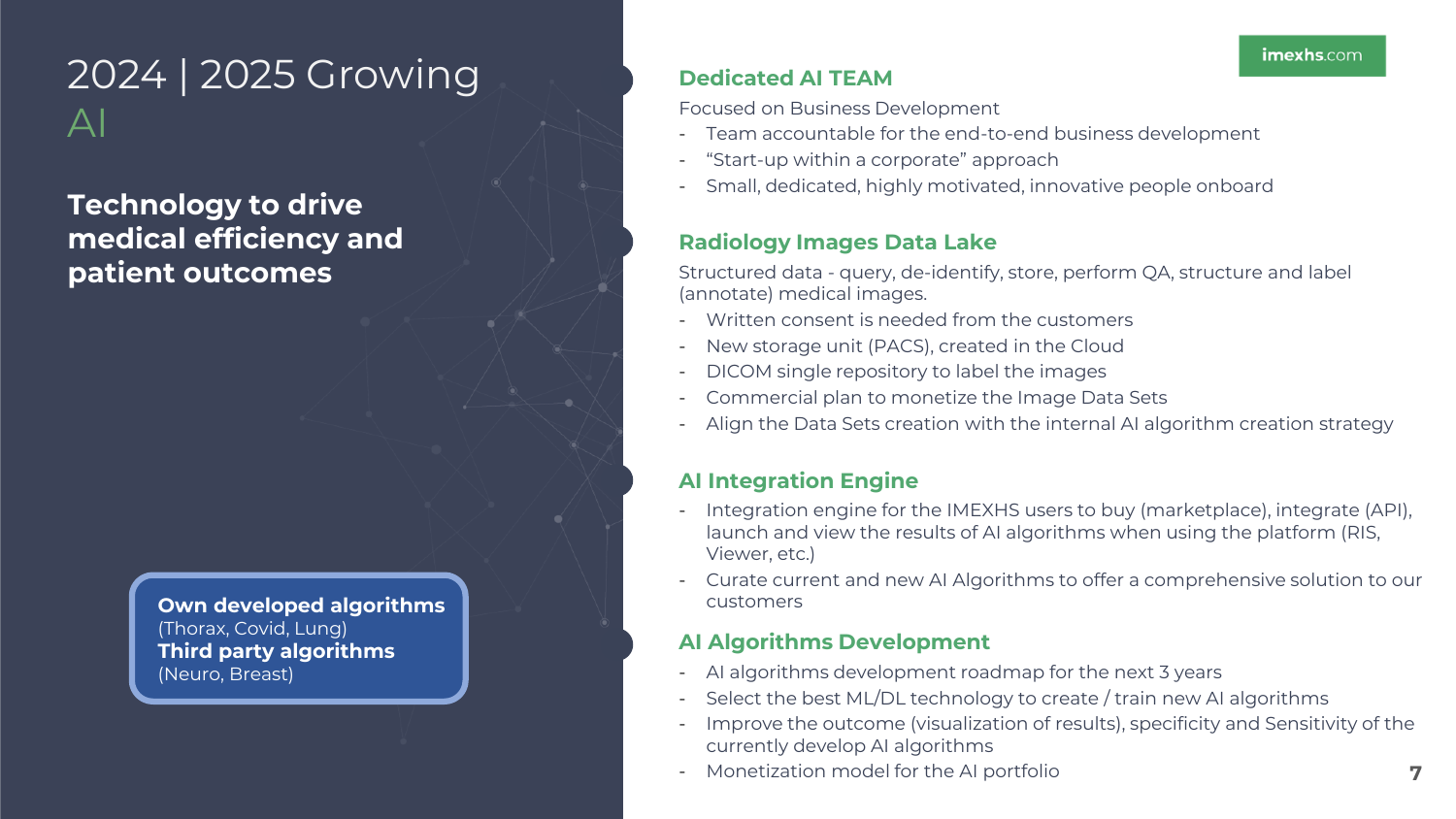## 2024 | 2025 Growing Radiology Services

**IMEXHS Cloud drives a significant competitive advantage**

## **Teleradiology & Outsourcing**

### **Radiology Departments Outsourcing / Digital Transformation Projects**

- Establish a tender office team, to improve the public sector presence
- Extend the reach (country wise) of the offering (México, Ecuador and CAMCAR )
- Digital Transformation projects in the Public Healthcare Sector. Discussions ongoing
- Key professional partnerships to increase the success rate

### **Teleradiology**

- Accelerate an advanced Teleradiology business model (pricing, GTM, positioning, etc.) taking advantage of the IMEXHS Cloud
- Expand the reach (country wise) through own capacity and with alliances

### **Reading powered by AI**

- Involve the Radiologist Team in the creation, training, testing and validation of the new AI algorithms
- Academic Support (white papers, publications, etc.) of the AI activity developed by IMEXHS
- Create a hybrid (Human + AI) reading strategy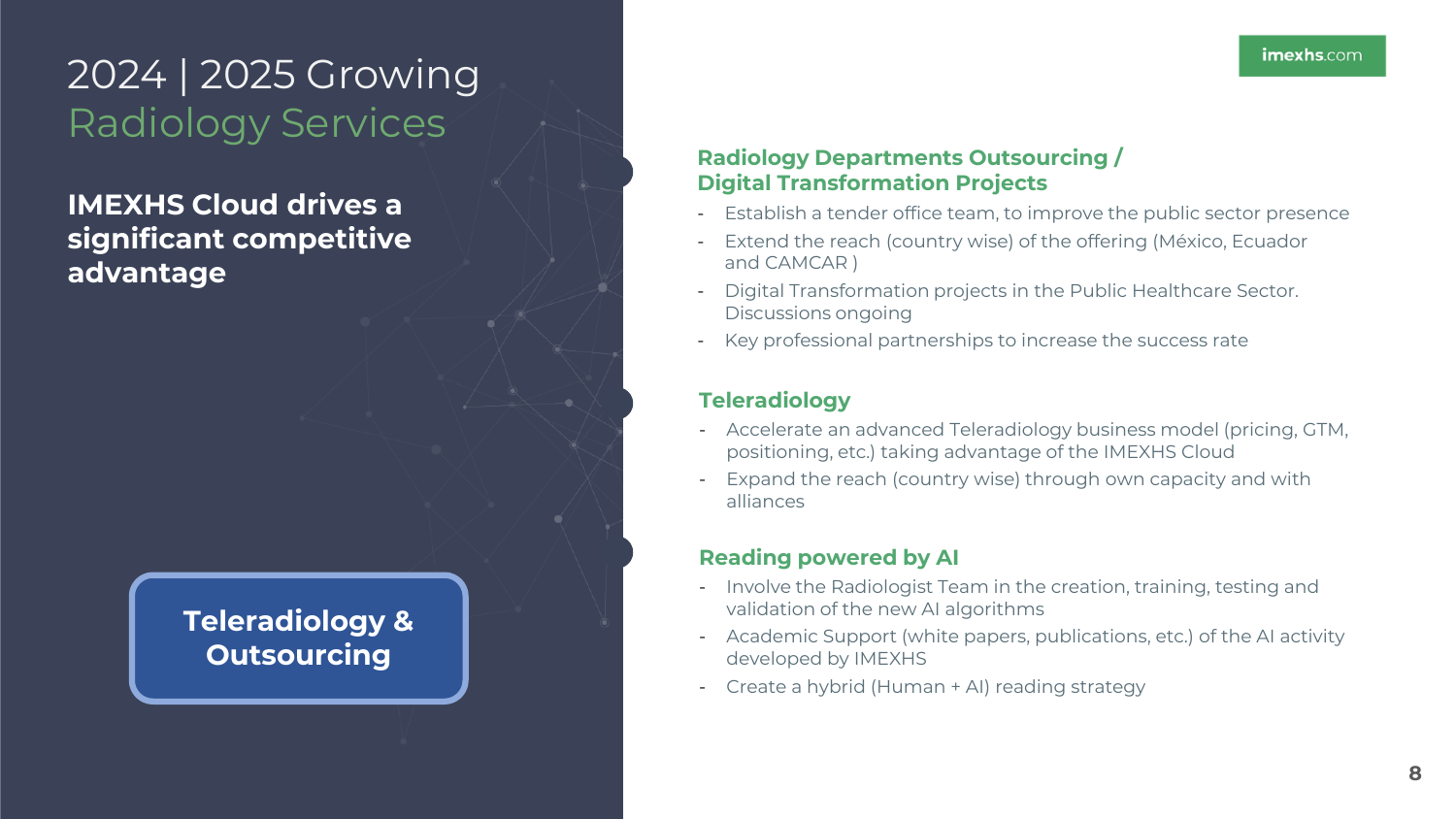## 2025+ **Harvesting**

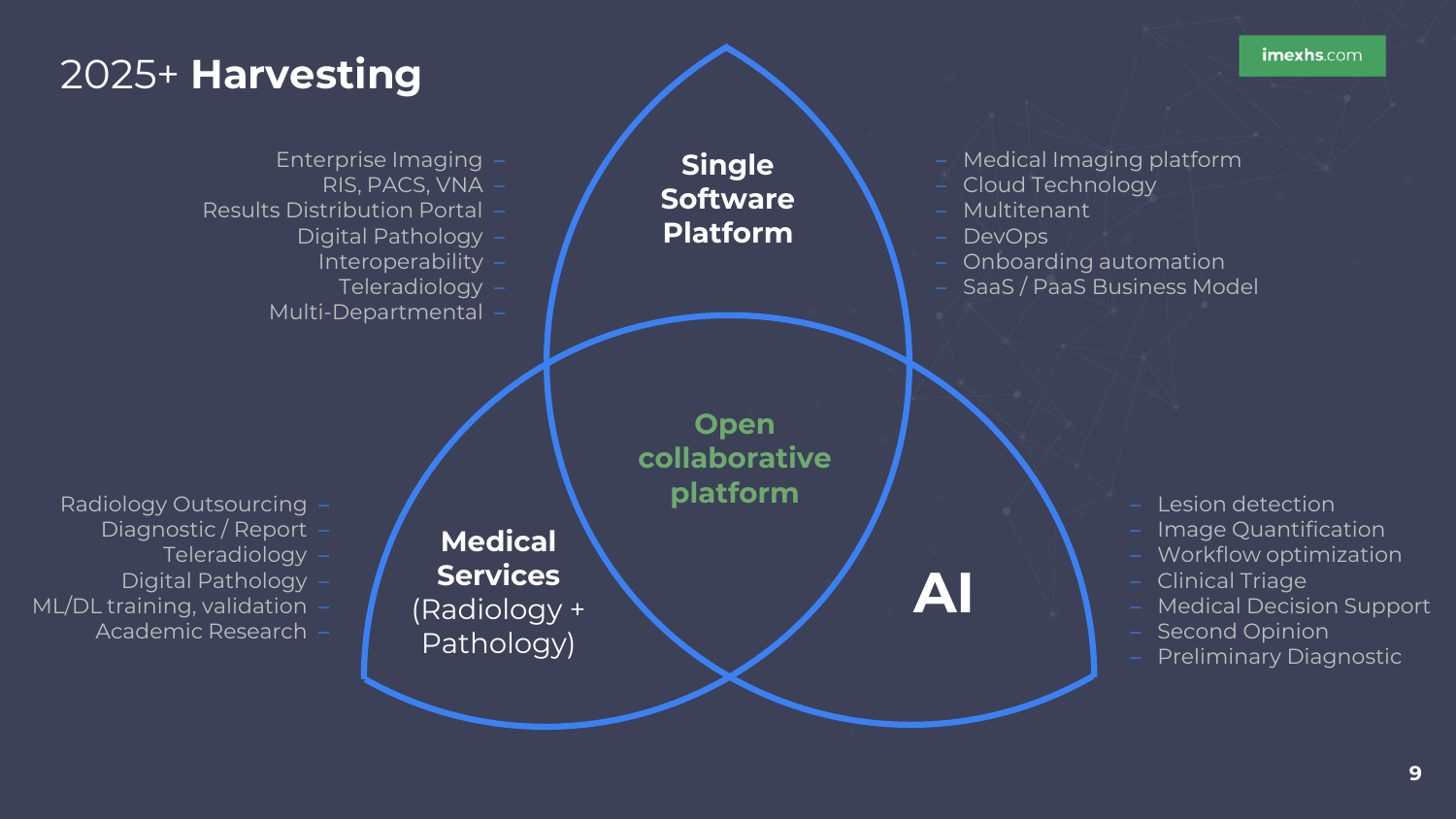## **FY21 Operational Highlights**

- **AQUILA in the Cloud**  111 active contracts with ARR of \$2.5m; 75% of contracts outside Colombia
- Entered into a global commercial partnership with **Neusoft Medical**
- Launched **IMEXHS Cloud** to provide better access to IMEXHS's cloud portfolio of products
- Purchased radiology services provider **RIMAB SAS** in October 2021
- Contract signed for the outsourcing of the radiology department of **Colombia's National Police Central Hospital** with \$1.1m of ARR
- In January, entered the **Thai market** with FDA registration, a distribution agreement with BJC and an AQUILA in the Cloud order

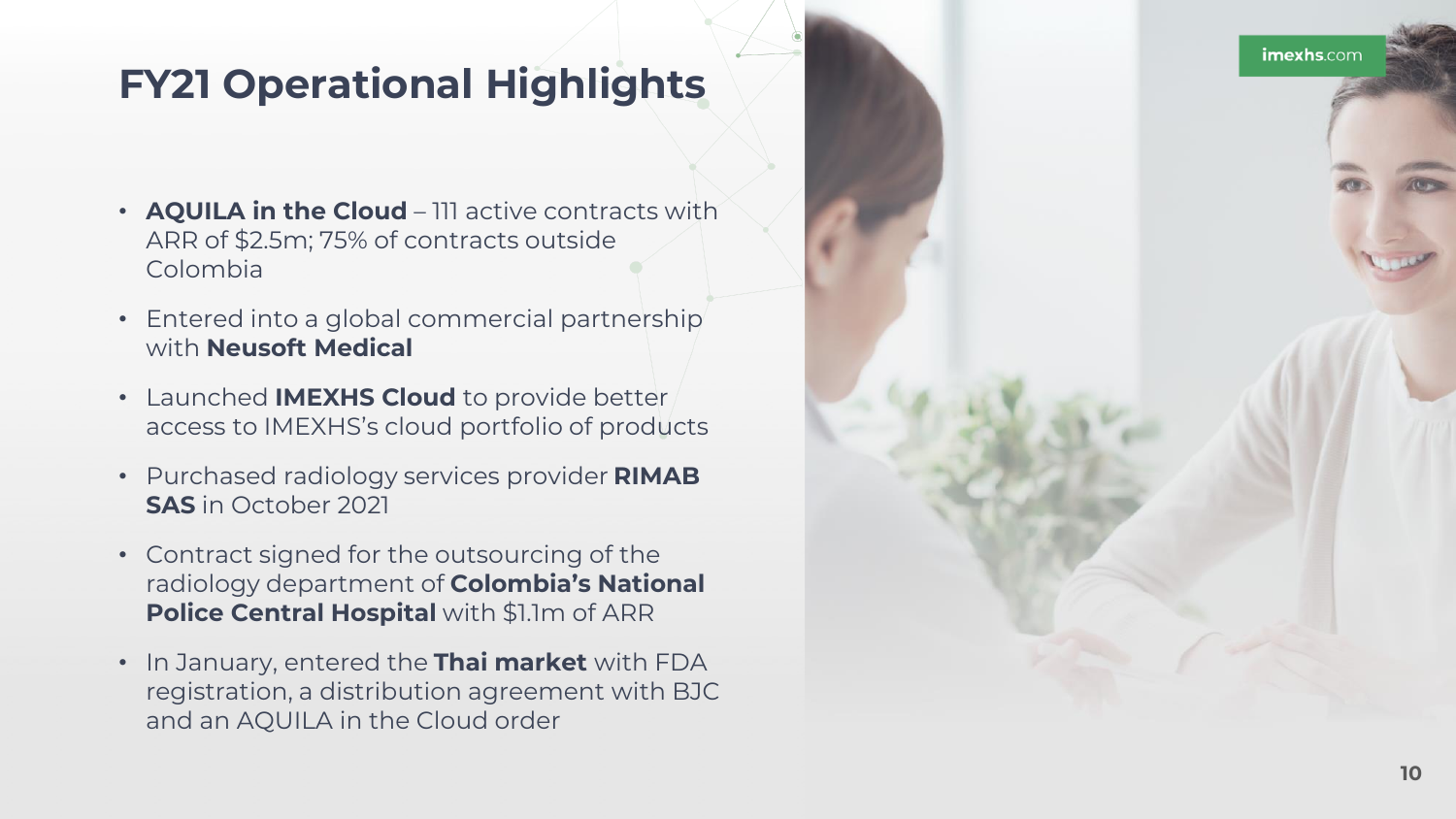## **FY21 Financial Highlights**

## Strong top line growth due to high recurring revenue



- 1. Financial results include RIMAB Results from Q4 FY21
- 2. Excludes the impact of FX, share based payments and transaction costs for the RIMAB acquisition.
- 3. Constant currency basis assumes FY21 results are converted at the average foreign exchange rate for FY20. This removes the impact of changes in currency rates and allows comparison of IMEXHS's underlying operating performance.

**11**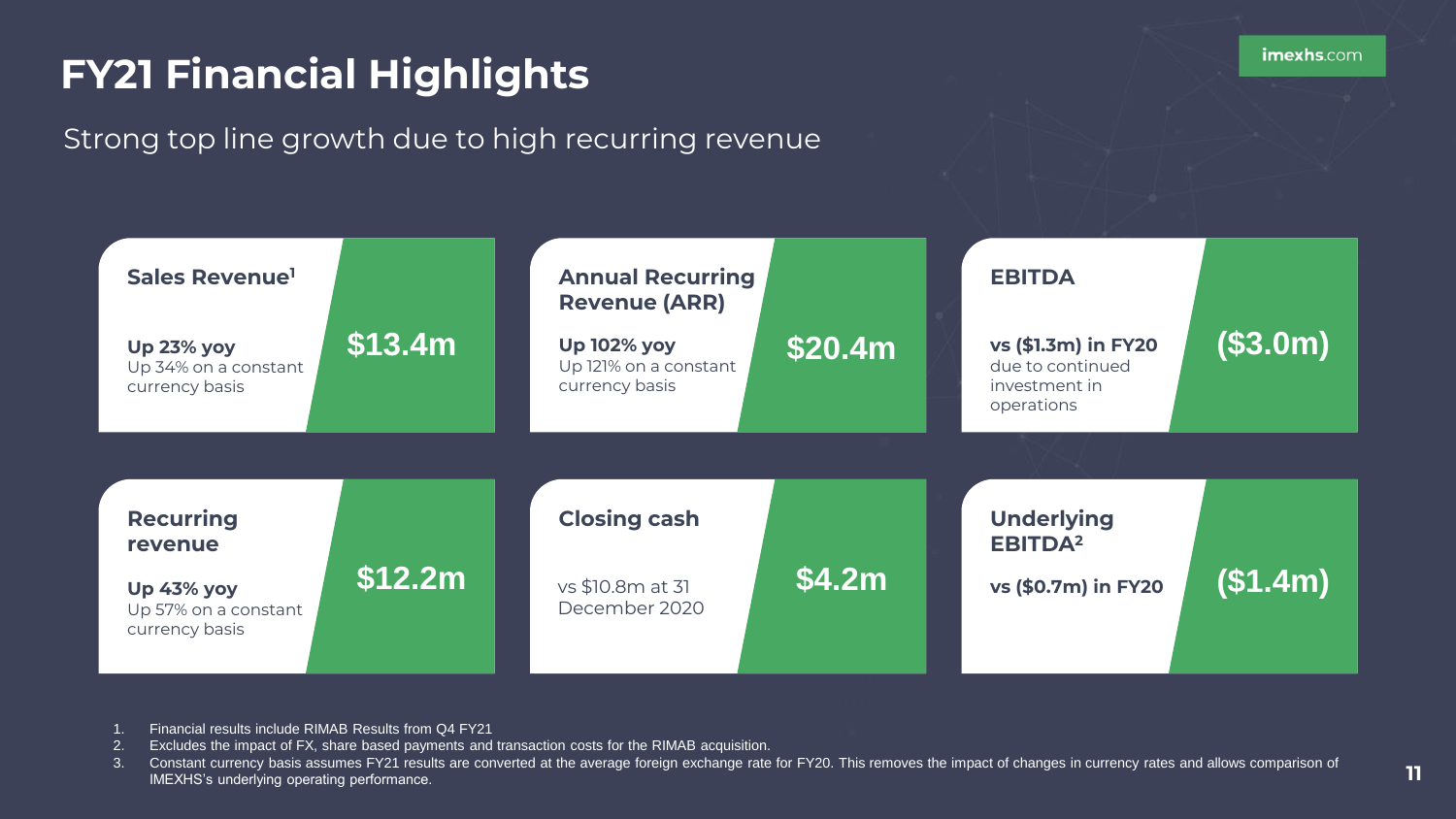imexhs.com

## **Strong growth in ARR**



#### **+102% yoy (+121% on a constant currency basis)**

Constant currency basis assumes that historic results are converted at the 31 Dec-21 exchange rate. This removes the impact of changes in currency rates and allows comparison of IMEXHS's underlying operating performance.

### **ARR as at 31 December 2021**

- \$20.4m = \$13.3m from Radiology Services and \$7.1m from Software
- Includes \$1.1m from Colombia's National Police Central Hospital contract won in Dec-21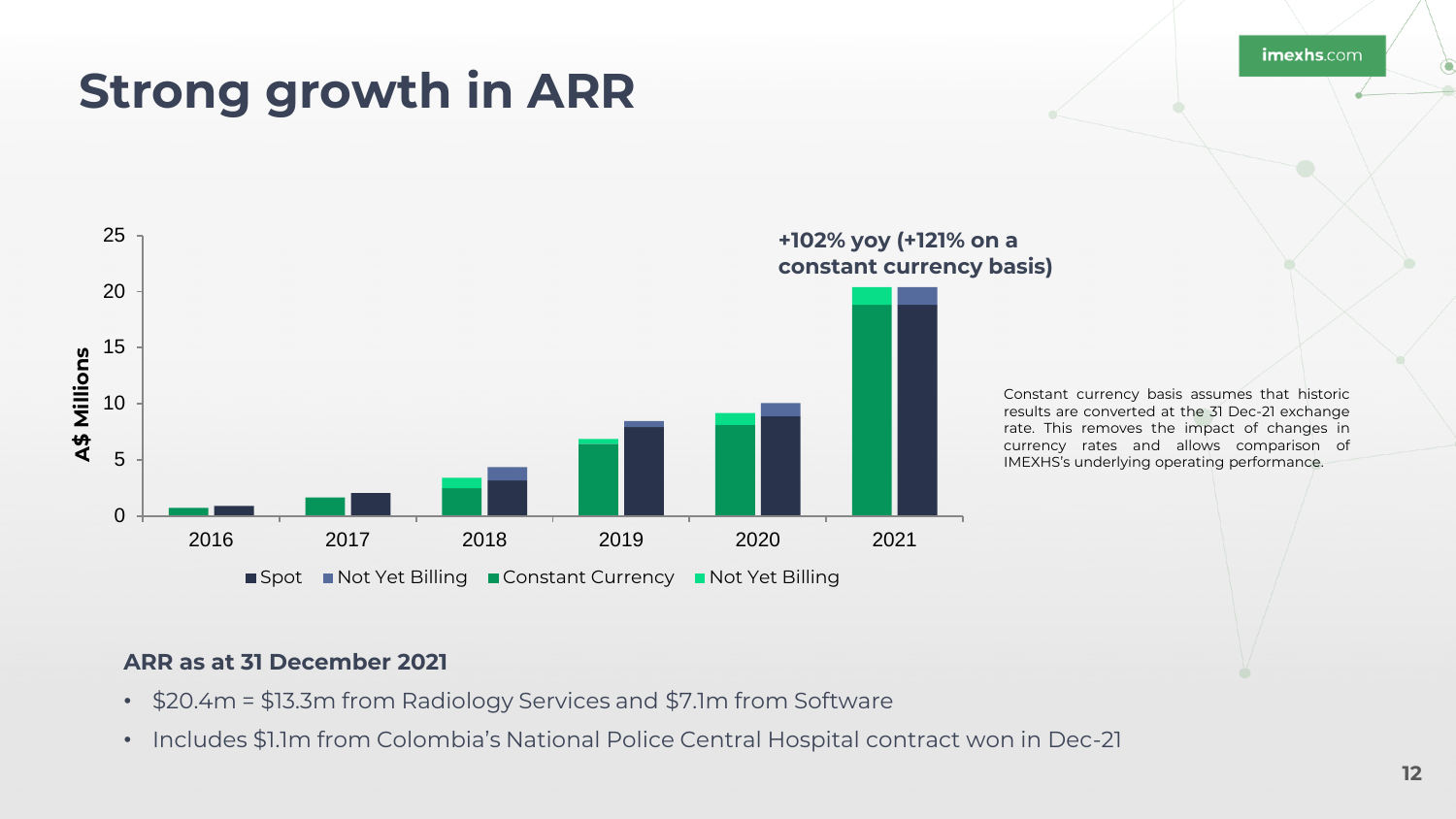## **Competitive** Advantages, Pipeline & Current Focus

## **Well positioned for growth**

### **Key competitive advantages**

- Disruptive business model
- End-to-end solution with AI offering
- High end solutions for both SME and Enterprise markets
- Low operating costs from workforce in Colombia

### **Strong pipeline overall**

- Progressing discussions on Hospital Digital Transformations
- Competitors in Radiology progressively signing up to IMEXHS software
- Strong interest in Radiology Services outsourcing
- Good progress and momentum across LatAm and particularly in important Mexico market

### **Current commercial attention**

- Strengthen Enterprise resource in house
- Add to and strengthen partner network
- Australia go-to-market restructure=> moving to a master distributorship
- Close large digital transformation deals and seek to improve working capital terms
- Steadily widen geographic footprint and support strategic opportunities
- Develop go-to-market for IMEXHS Cloud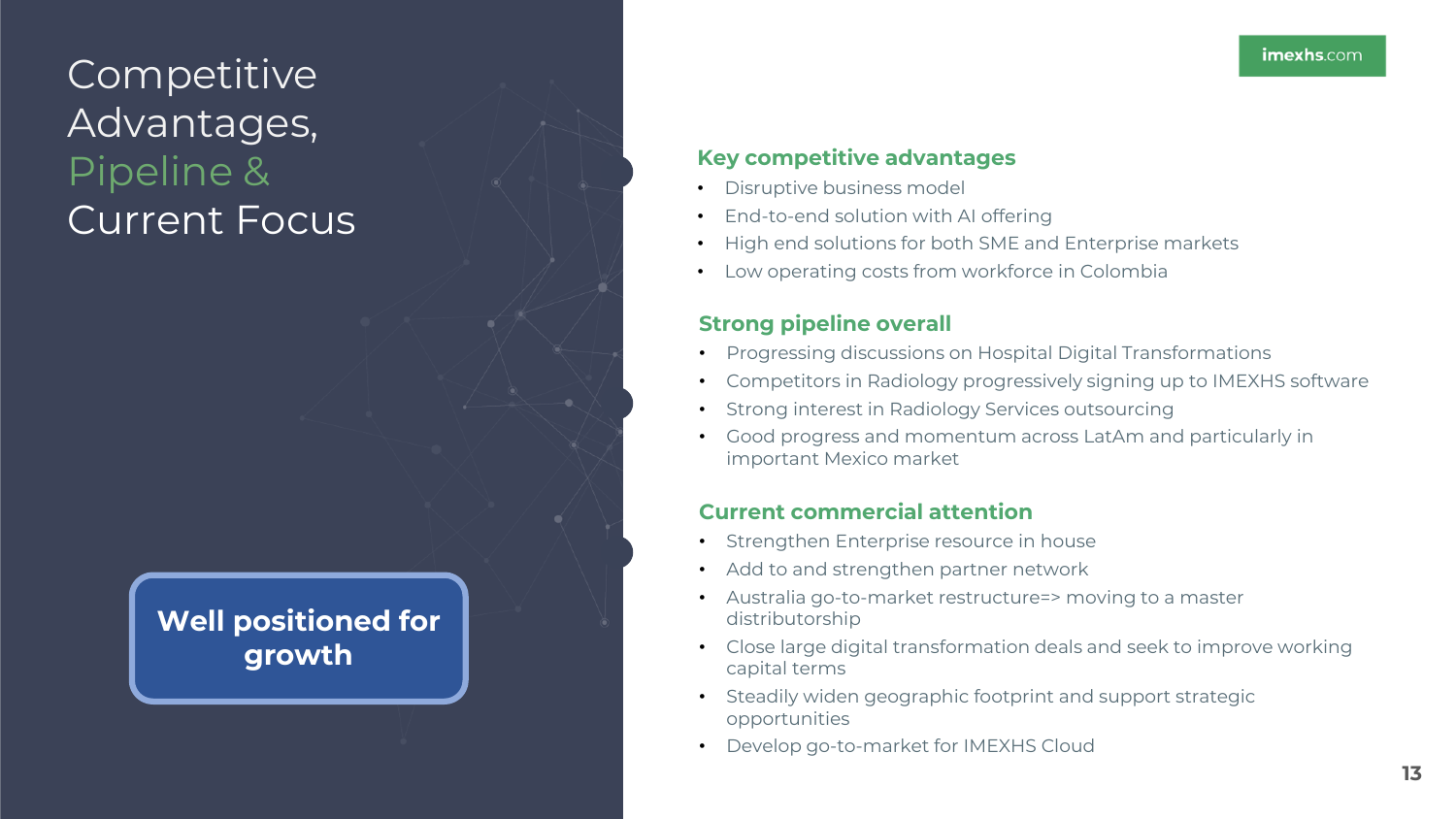## Radiology Services

## **Growth from focus on quality and efficiency**

## **Essential part of the Endgame**

### **What we have**

- Strength in talent and recognised academic standards
- Depth of high-end specialisations unique in the market, eg nuclear, interventional, neuro, etc. vs competitors' generalist approach
- IMEXHS software integrated into hospital systems facilitates efficient and accurate diagnosis and seamless service
- Delivery of demonstrably improved patient outcomes and satisfaction
- Strong customer relationships driven by performance and competitive terms
- Light touch overhead structure

### **Our focus**

- Active interest and discussion with prospective customers and supporting hospital digital transformations
- Seeking University accreditation to train radiology residents (registrars)
- Entry into public market, eg Polica National, others to follow
- Exploring further teleradiology opportunities
- Some further minor integration improvements to go
- Need to improve working capital terms in new and renewing contracts
- Currently focused on Colombia plus teleradiology in Spain but expansion elsewhere is a consideration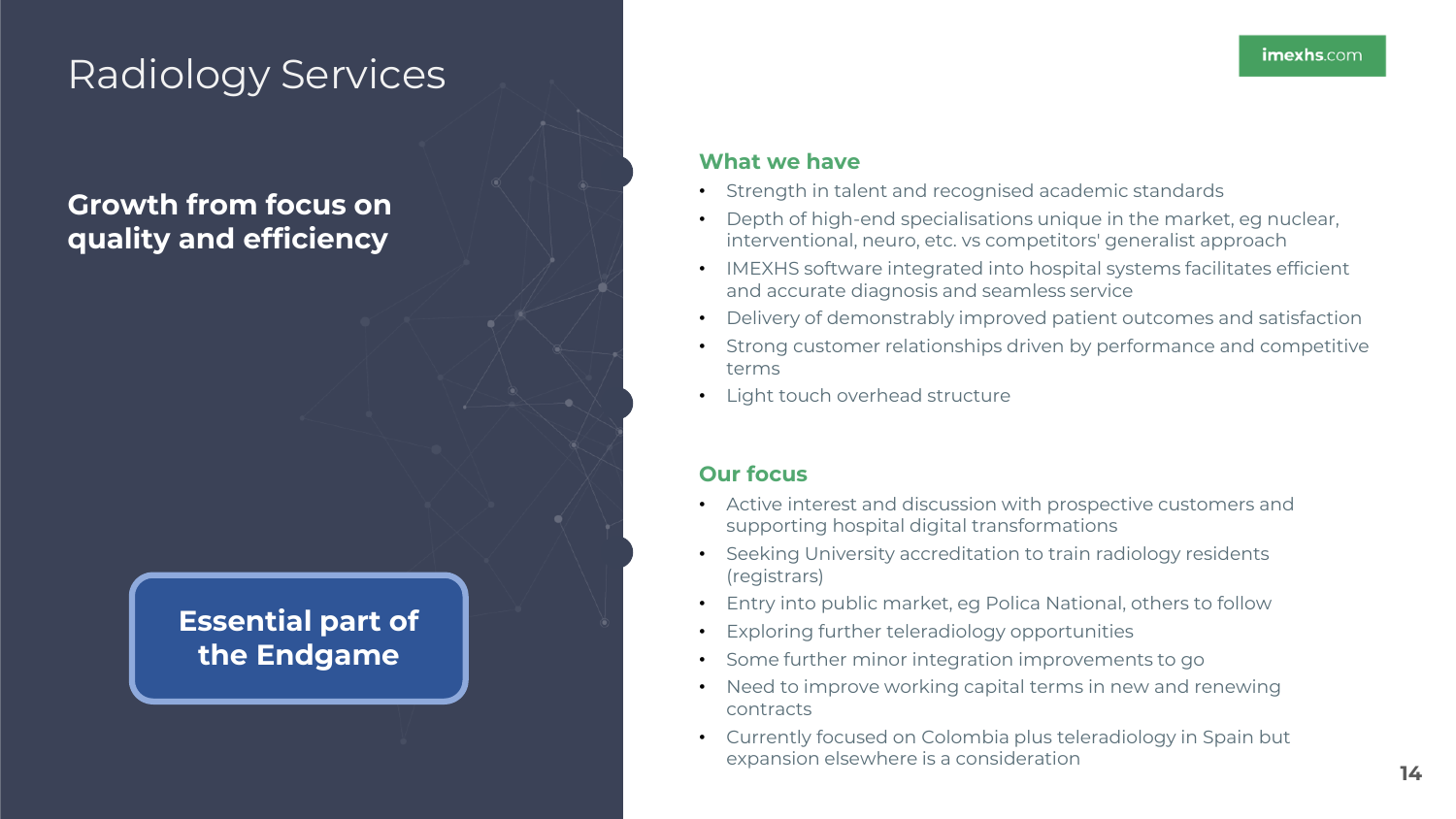## **Outlook | 2022** Improved financial performance pulling through from Q4 2021



- **AQUILA Enterprise and Radiology contracts**: ramp up of revenue from contracts won in 2021
- **AQUILA in the Cloud contracts**: ongoing implementation and rise in volumes
- **Modest cost increases** in product development partially offset by reduction in license fee opex
- **Some cost increases elsewhere** from additional executive and sales talent plus rising volume in Radiology Services
- **Trading in January & February** in line with plan and well up on prior year
- Working capital being used to fund revenue growth
- Expect to achieve **monthly run rate underlying EBITDA breakeven** in the first half

imexhs.com